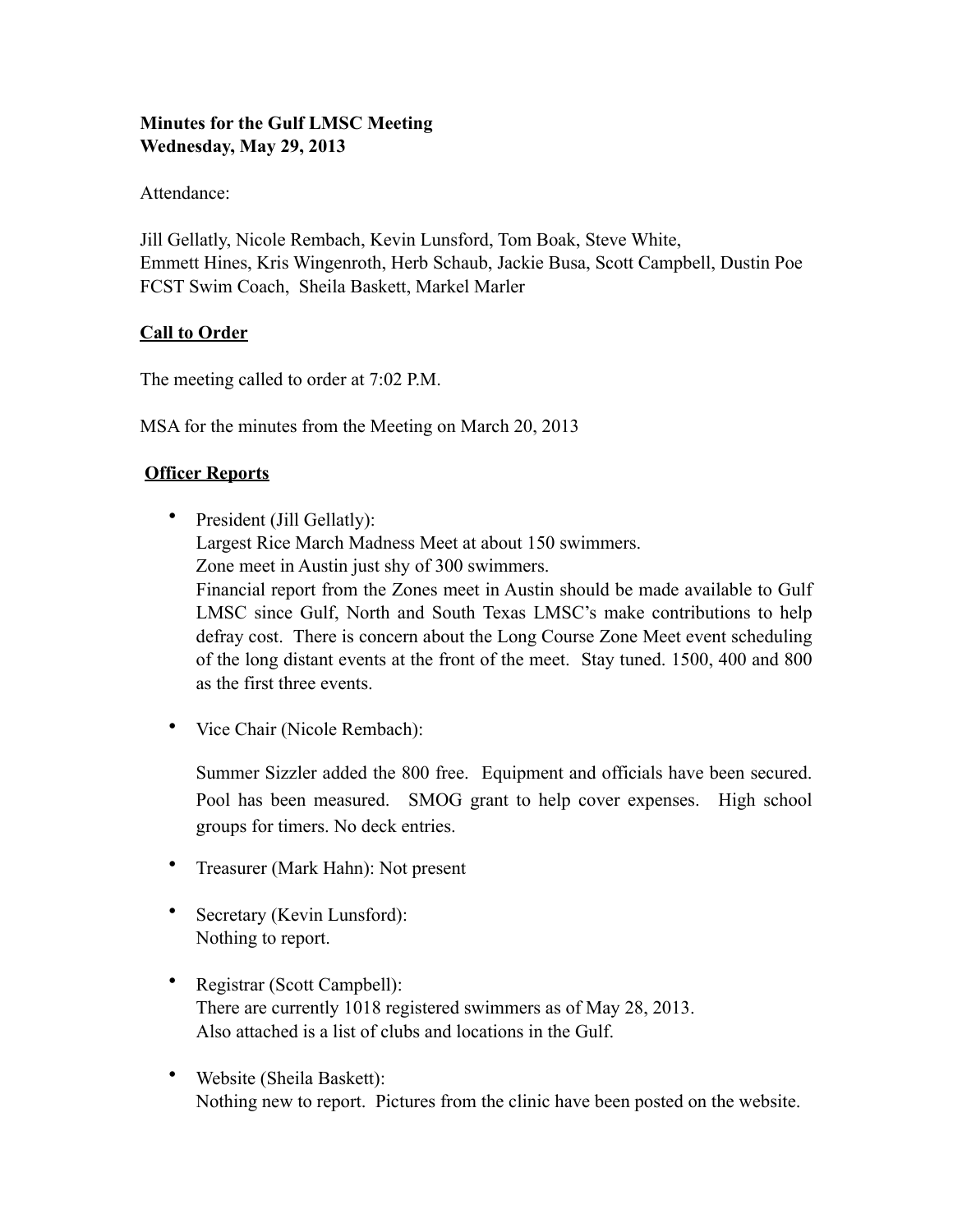- Top Ten Recorder (Emmett Hines): Received the FCST closed meet. The Senior Circuit at the Woodlands was dual sanctioned. Results for USMS meets have to be held for two years.
- Officials/Sanctions (Kris Wingenroth): There was discussion about the Rice Open Water Swim carnival. Keeping the pontoon boat in the middle of the course was beneficial for race observers. Sanctions with the Summer Sizzler and a dual sanction for the Senior Circuit meet at A&M. There was a discussion about dual sanction requests originating from swimmers versus meet directors.
- Fitness Chair (Markel Marler): Possibly have a fitness challenge for the start of the new year.

#### **New Business**

#### Convention Delegates

Three delegates from the Gulf Jackie Busa, Dustin Poe and Eric Cozad have also expressed interest in being delegates.

#### MSA

For any unreimbursed expenses for Jill Gellatly, Kris Wingeroth, Carolyn Boak and Tom Boak while attending the USMS 2013 Annual Convention. These expenses include the travel, cost of half of hotel room and per diem.

## MSA

Steve White and Nicole Rembach are selected to be Gulf LMSC Delegates for the USMS 2013 Annual Convention. Herb Schaub to be an at large delegate for the USMS 2013 Annual Convention. Gulf LMSC will provide funds for travel, cost of half of hotel room and per diem.

Possible fall Masters clinic with Brendan Hansen Dates would potentially be the weekend of Sept 28,29, 2013. Discussion of limiting the clinic to 60 people and have a possible fee of \$25 to assist with the cost. Initial fee from Brendan was about \$3500. There was a discussion that only having a breaststroke clinic may be too narrow.

Other ideas discussed included peck performance with nutrition and supplements and Garrett Weber Gale and food for athletes.